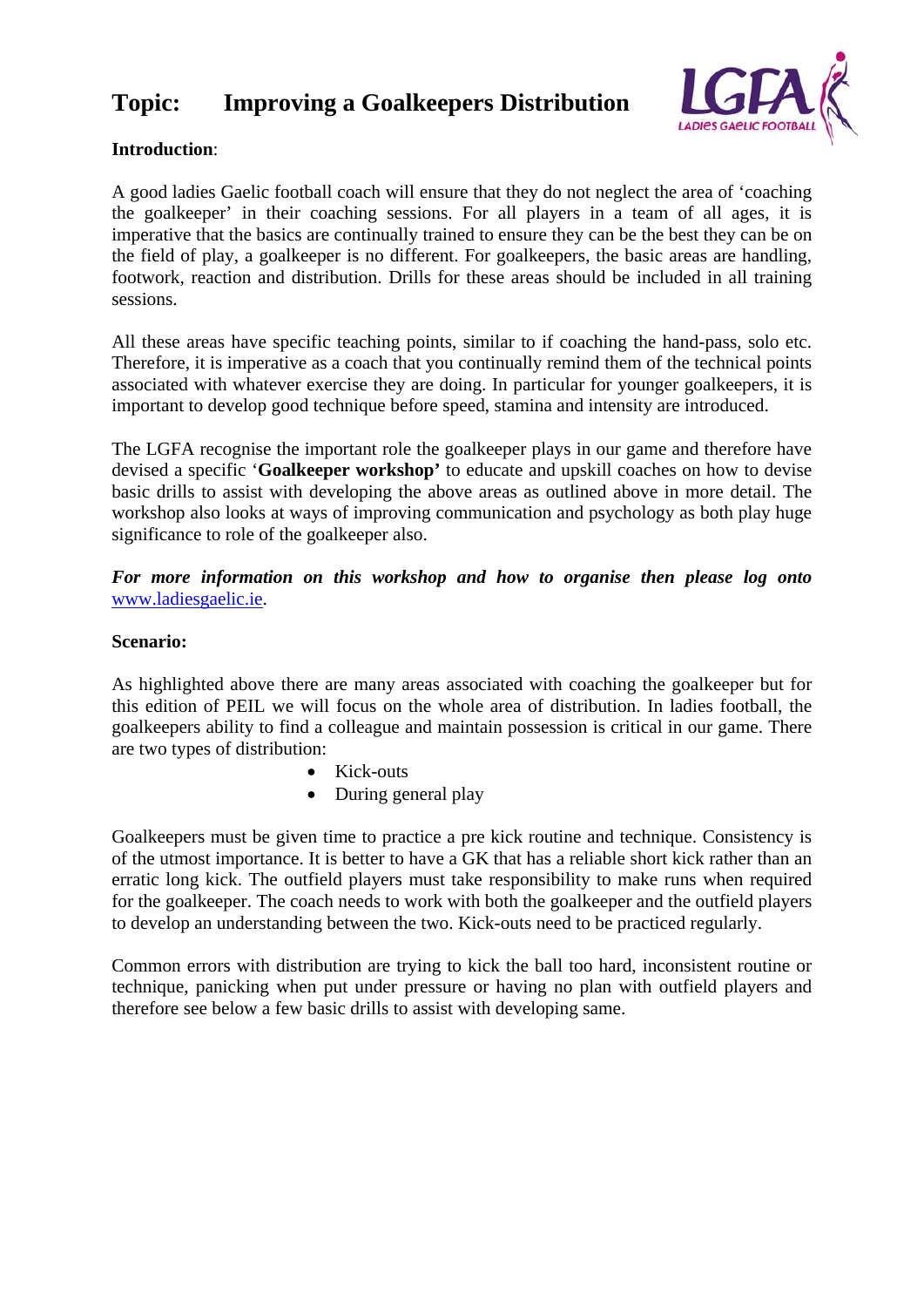### **Stage 1**

#### **What will this drill do?**

Develop a consistent clean kicking strike

#### **What do I need to set up this Drill?**

- A goalpost or utilise the stop nets behind the goals.
- $\blacksquare$  Footballs

#### **What will drill layout look like?**



#### **How do I execute this drill?**

- GK stands 6 yards in front of the stop nets or the goal (with net)
- GK simply kicks the ball into the net as if performing a kick out. GK focuses on keeping good technique. **(see skill card)**
- GK does not try to kick the ball as hard as possible but focus always on a smooth technique to warm up
- This is a great opportunity to define technique i.e. how many steps required, how the ball should be held etc.
- Carry out sets of 8 kicks, 2 -3 sets is sufficient.
- Work off both sides of the body when executing the kicks

### **How can I progress the above drill?**

- Kick ball over the bar as if they executing a kick out.
- If kick is good and accurate (between posts) then GK can move back a few yards and repeat.
- As distance increase the GK **SHOULD NOT** try to kick the ball much harder but rather focus on maintaining technique and following through with kick leg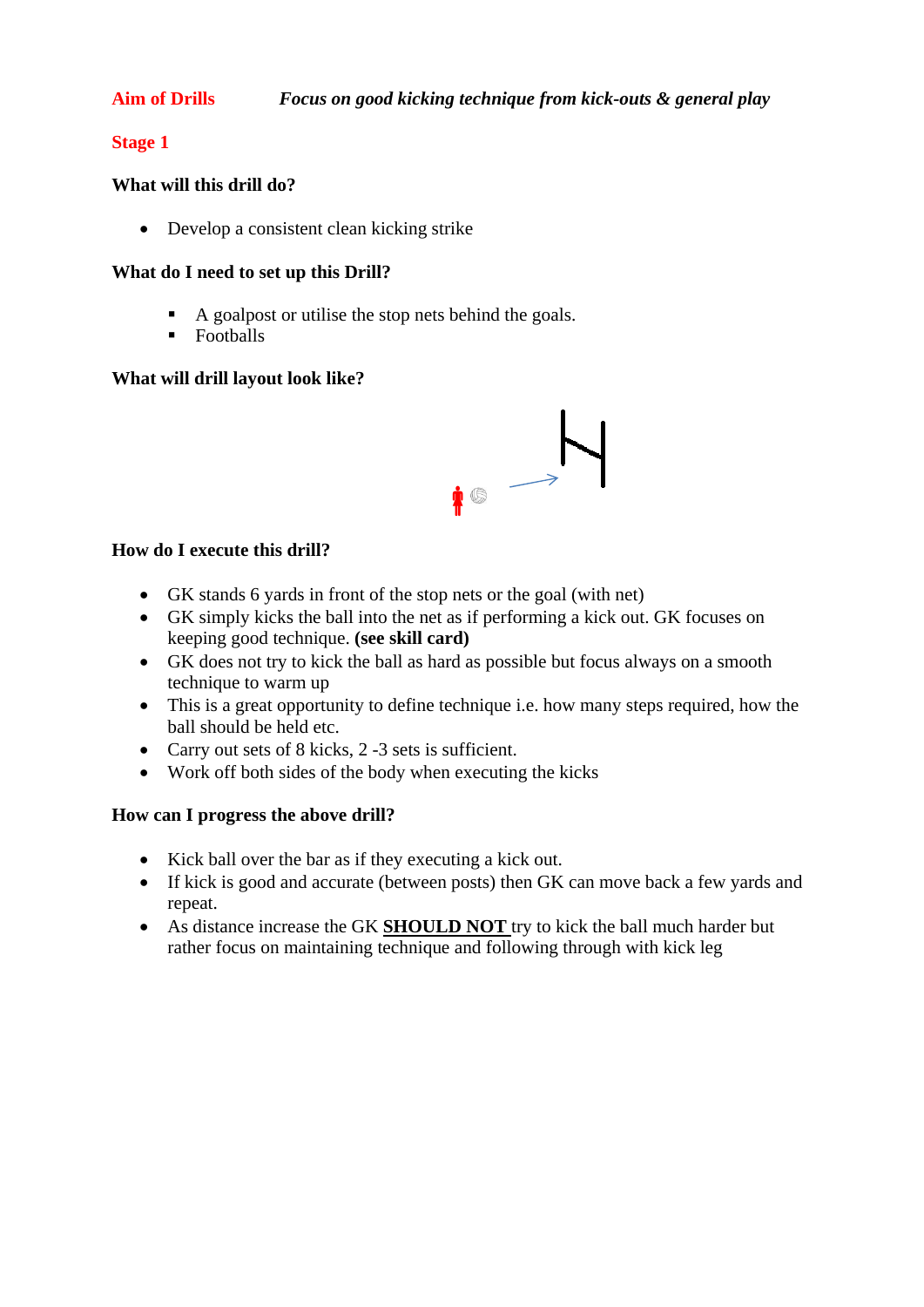# **Drill 2**

#### **What will this drill do?**

• Develop coming off the line and distribution

#### **What do I need to set up this Drill?**

- $\blacksquare$  A goalpost
- A partner
- **Footballs**

## **What will drill layout look like?**



#### **How do I execute this drill?**

- GK starts in goal
- Coach or partner stands out the field about 30 yards away and plays the ball in front of the goal so that the goalkeeper must come off the line quickly to gather the ball
- Once the ball is secure by the GK, she must deliver an accurate kick-pass back to the coach/partner
- Work off both sides of the body when executing the kicks

### **How can I progress the above drill?**

- GK must distribute the ball to a moving player out the field
- GK utilises non dominant side to distribute ball